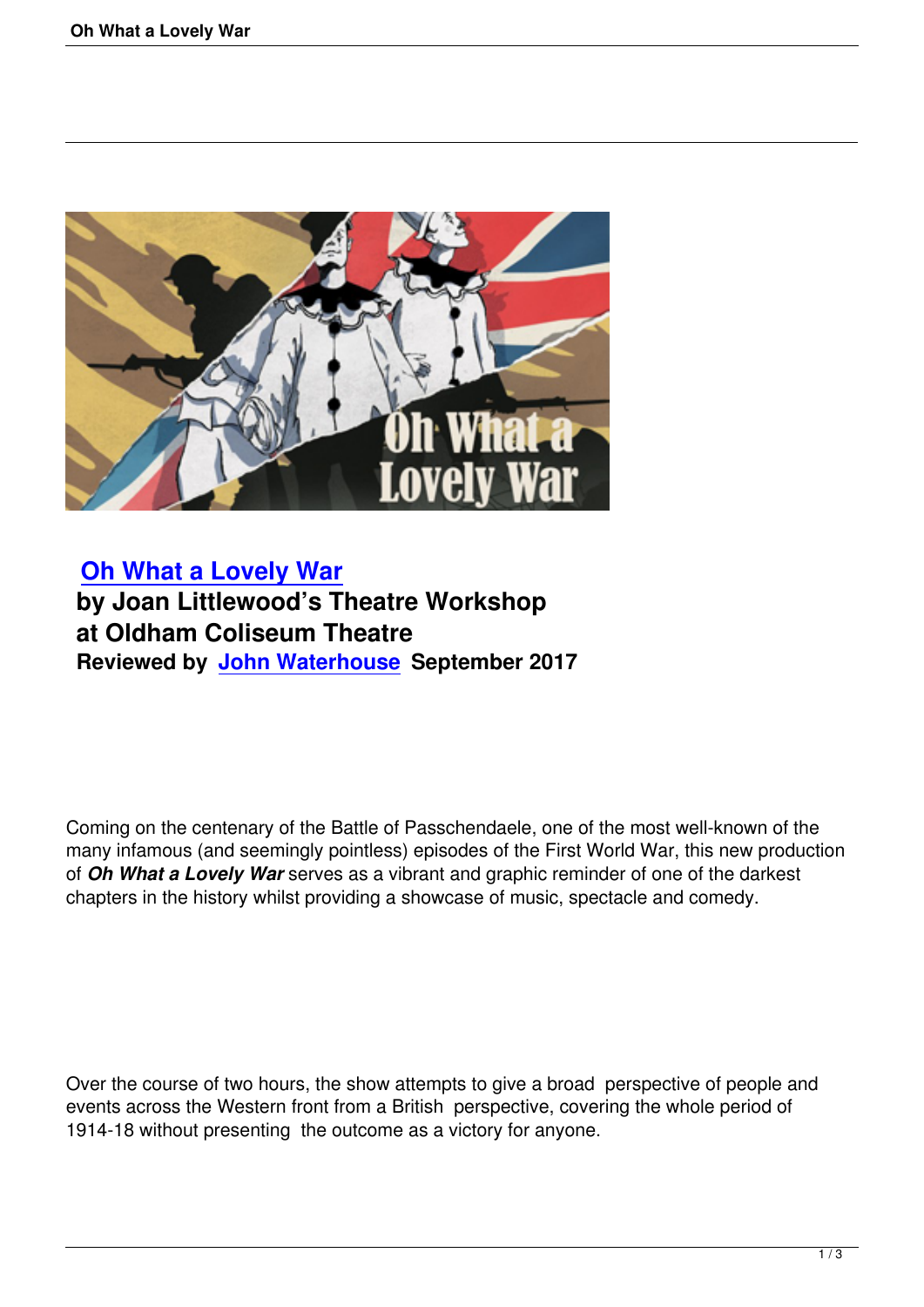*Oh What a Lovely War* was revolutionary when first performed in 1963, tackling a dark and difficult subject with humour and razzamatazz whilst ensuring that all the source material was accurate. This concept has been taken further in the Oldham Coliseum Production with a superb presentation as an actor/musician show, usual multi-media and whilst understandably very stylized (with all of the cast wearing Pierrot costumes). The attention to detail is remarkable, with hats used to represent the various characters, be that a French general, German infantryman or English aristocrat being extremely accurate and all staging, music and dancing being in keeping with the music-hall traditions of the period.

This is no *Jesus Christ Superstar*, re-telling a familiar story with modern music and a new twist but history told from society's perspective with music and styles which people of that time would recognise. Even the back-drops of newspaper headlines (again, all authentic from the time) are presented in the style of stills from contemporary silent films.

The pace of the show is non-stop and it is nothing short of impressive to watch the all-round excellent cast move seamlessly from scene to scene, variously swapping a wide range of musical instruments for props and the hats which provide the key to identifying each character, both individual and representational. There are elements of standards from knockabout comedy and music hall routines weaved into the various scenes but nothing ever takes us very far from the times or the events in question and the overall effect is to provide a very rounded representation of the war from a host of viewpoints, be that the sweetheart waiting at home, the detached top brass safely away from the real action or the long suffering Tommy or Jerry fighting it out at the front. For me, the interplay between the British and German soldiers was particularly effective, stressing above all else the common humanity existing between the combatants above all the carnage, hatreds and slaughter.